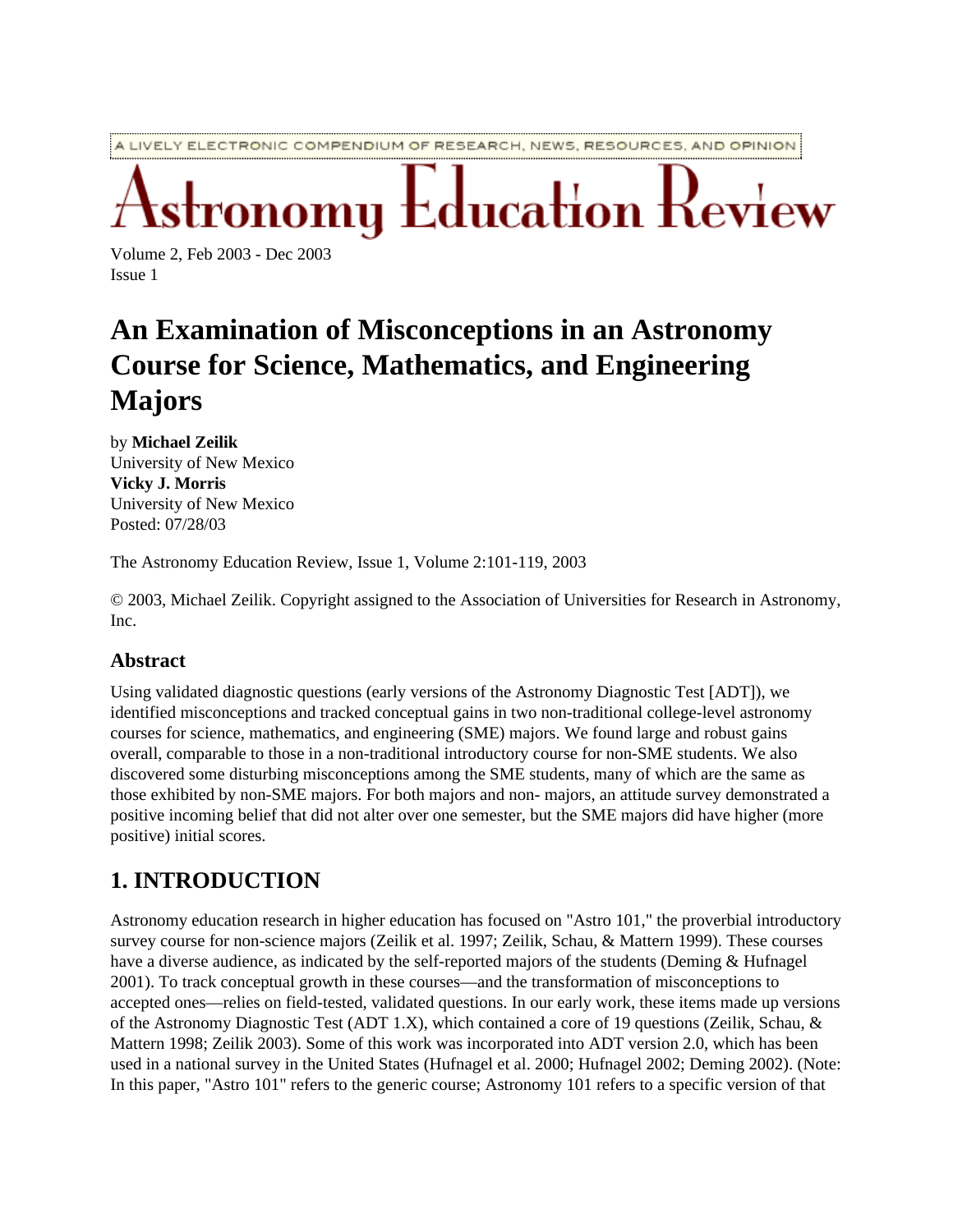course.)

In contrast, little work has been aimed at the introductory astronomy courses for science, mathematics, and engineering (SME) majors. The University of New Mexico (UNM) has a general astronomy course sequence for SME students that consists of two one-semester courses, Astronomy 270 in the fall and Astronomy 271 in the spring. Astronomy 270 focuses on the Sun and solar system; Astronomy 271 deals with the "rest of the universe." The level of mathematics employed in the course focuses on college algebra, trigonometry, and geometry; calculus is not used. Zeilik and Bisard (2002) gave initial results for these courses. Here, we present a comprehensive analysis for a two-year span (four semesters), including an assessment of attitudes in one semester. We believe that this is a first study of a neglected but vital audience. We were especially attentive to the misconceptions that such students bring to the course.

# **2. COURSE DESCRIPTIONS AND FORMAT**

The UNM catalog describes these courses as dealing with "concepts of astronomy," with Astronomy 270 as the "recommended prerequisite" for Astronomy 271. In reality, about one- fourth of the students take the courses out of sequence, and only about half of the Astronomy 270 class continues into Astronomy 271 in the following semester—so, about half the class takes the courses out of sequence. Given this fact and that many concepts overlap, the instructor (MZ) decided to use an overtly conceptual approach to both courses rather than the mostly descriptive one used in the past (see Bisard & Zeilik 1998 for details). He modeled the conversion after that for the research-based version of Astronomy 101, in which we had developed and validated new assessment tools. (These tools are available on the Field-tested Learning Assessment guide [FLAG] at [http://www.flaguide.org.](http://www.flaguide.org/))

These classes were small, typically about 30 students per semester. About 40% of the class reported that this was a course in their major field; another 40% were engineering majors for which the courses were suggested for fulfilling a science requirement. In addition, some 40% had an introductory college-level astronomy course. The highest levels of physics taken were: high school, 28%; college-level conceptual physics, 8%; college-level algebra-based physics, 16%; college-level calculus-based physics, 48%. The UNM catalog states that one semester of college-level algebra-based physics is a pre- or co-requisite for the courses, so about half of the students were "overprepared" in physics.

The results reported here are for two semesters of Astronomy 270 (fall 1996 and 1997) and Astronomy 271 (spring 1997 and 1998), which were taught using dedicated, heterogeneous, cooperative learning teams formed by the instructor for 50%-70% of class time. The instructor typically employed the rest for "mini-lectures" on specific topics—especially "hard" concepts—or linkages among concepts. These courses marked the first in a sequence of course innovations based on evidence from physics and astronomy education about "what works." Upon reflection, MZ considers these courses as "partially reformed" compared to the "Astro 101" courses that followed.

# **3. ASSESSMENTS AND RESULTS**

The ADTs used to assess conceptual gains for this study consisted of 30 or 25 items in a pre/post experimental design. Fourteen of these items overlapped with those given in the ADTs for Astronomy 101. Because of the small numbers with voluntary participation, we have combined the results for both semesters: Table 1 for Astronomy 270 (ADT 1.5) and Table 2 for Astronomy 271 (ADT 1.6). (At UNM, the Human Subjects Committee requires that all assessments be voluntary and not connected to a course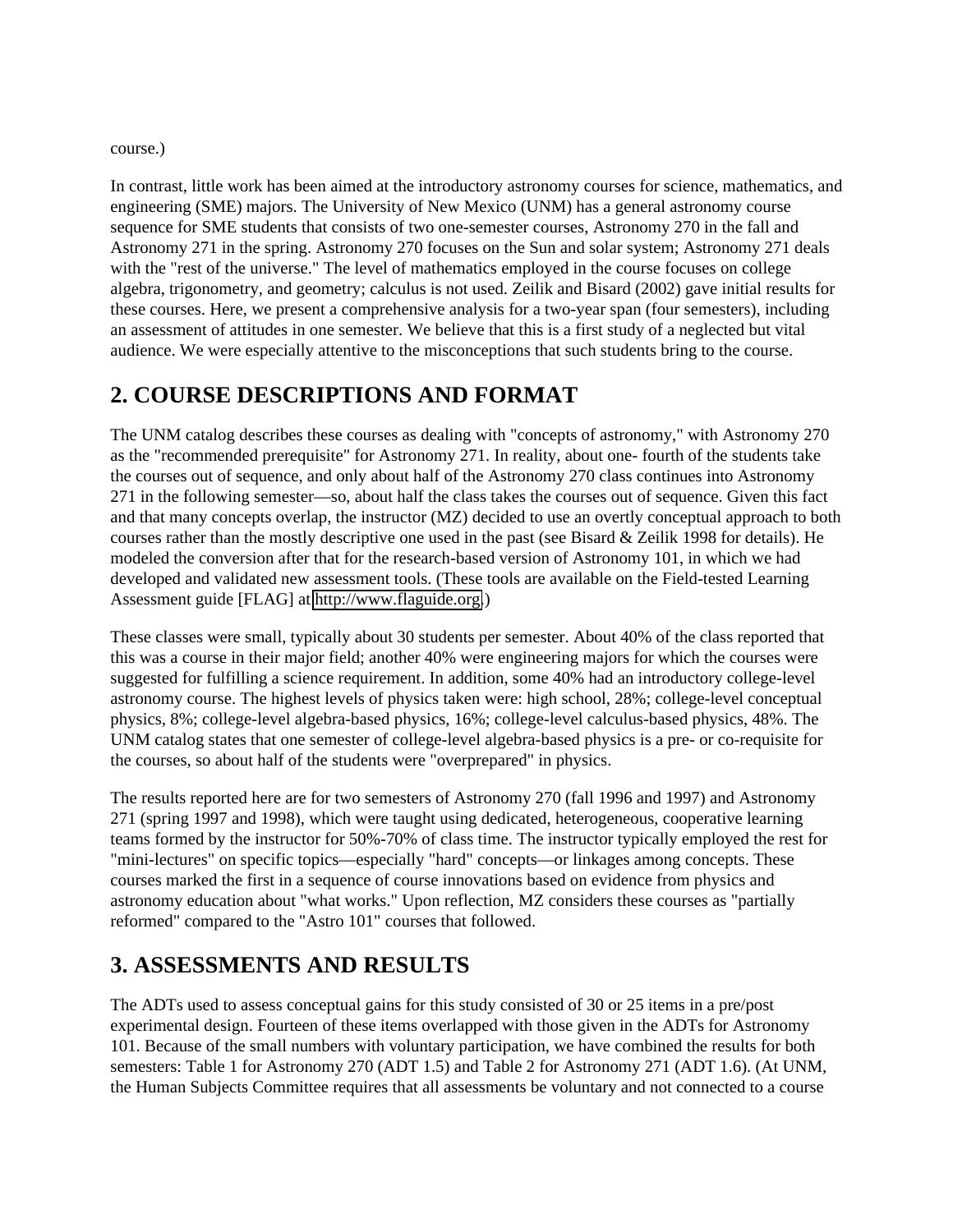grade.) We checked the reliability of each test by calculating a standard internal reliability index called *Cronbach's alpha* (see Appendix A); ADT 1.5 had an index of 0.84 and ADT 1.6 had 0.83, both above the minimum level of acceptability (about 0.65). To quantify the conceptual change with respect to pre-test scores and possible gains, we calculated the **normalized gain index** (Hake 1998):

 $\langle g \rangle = (\% \text{post} - \% \text{pre})/(100 - \% \text{pre}),$ 

which can range from zero (no gain) to 1 (all possible gain). For Astronomy 270,  $\langle g(A270)\rangle = 0.52 \pm 1$ 0.16, and for Astronomy 271,  $\langle g(A271) \rangle = 0.53 \pm 0.19$ . The conceptual gains over one semester were the same for both classes.

Another figure of merit usually quoted in the realm of education research is the **effect size** (see Appendix A):

Effect size  $= ES = (post-test - pre-test)/$  mean SD of the distributions

That is, the effect size is the difference between the means of the pre- and post-scores divided by their mean standard deviation, sometimes called "pooled standard deviations." Effect sizes of 1.0 or larger are considered to be outstanding (Cohen 1988). For Astronomy 270, ES (A270) = 2.44; for Astronomy 271, ES  $(A271) = 3.19$ .

Though very large, these effect sizes must be interpreted with caution because of the small number of participants involved. In addition, we calculated both the gains and effect sizes from the aggregate data, which tends to result in larger effect sizes.

We compared these results with those for Astronomy 101, a non-science majors course at UNM. In a voluntary sample of matched pairs ( $N = 586$ ) for ADT versions 1.1, 1.2, 1.3, and 1.4 (given over four semesters), we found  $\langle g(A101) \rangle = 0.49$  and  $ES(A101) = 1.9$ . A better comparison shows up in the scores for the 14 items that Astronomy 101 and 270 tests had in common. On these, Astronomy 101  $\leq g(A101)$  $= 0.53 \pm 0.21$ , and Astronomy 270  $\langle g(A270) \rangle = 0.43 \pm 0.24$ , statistically the same.

| <b>Test Item</b>                     | <b>Pre-score</b><br>$\frac{6}{6}$ correct) | Post-score<br>$%$ correct) | <b>Normalized</b><br>gain index<br><g></g> |
|--------------------------------------|--------------------------------------------|----------------------------|--------------------------------------------|
| 1. Noon Sun                          | 42                                         | 73                         | 0.53                                       |
| 2. Moon phase/total<br>solar eclipse | 49                                         | 90                         | 0.80                                       |
| 3. Angular<br>size/distance          | 58                                         | 85                         | 0.64                                       |

**Table 1.** Astronomy 270, Fall 1996 and 1997, UNM,  $N = 52$ , ADT 1.5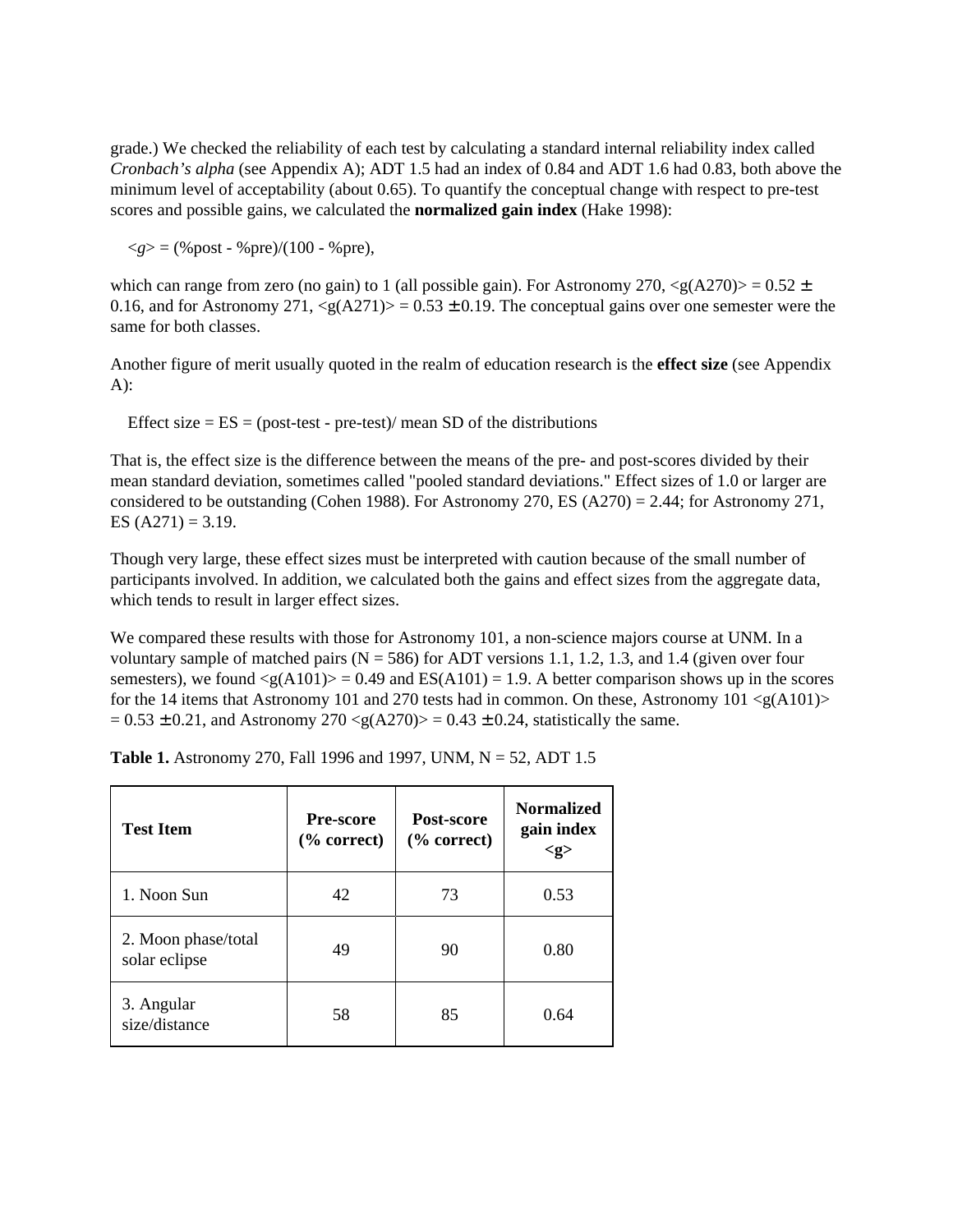| 4. Sun's seasonal<br>motion/horizon at<br>sunset  | 60 | 72 | 0.30 |
|---------------------------------------------------|----|----|------|
| 5. Falling lead/wood<br>spheres                   | 86 | 95 | 0.64 |
| 6. Moon around<br>zodiac                          | 50 | 65 | 0.30 |
| 7. Radio vs. light<br>waves                       | 42 | 66 | 0.41 |
| 8. Inverse square<br>law/light                    | 40 | 69 | 0.48 |
| 9. Reasons for the<br>seasons                     | 39 | 62 | 0.38 |
| 10. Earth-Moon<br>gravitation/Newton's<br>3rd law | 25 | 49 | 0.32 |
| 11. Moon's monthly<br>rotation/same side          | 33 | 52 | 0.28 |
| 12. Angular<br>size/distance/Sun                  | 76 | 78 | 0.08 |
| 13. Acceleration/mass                             | 93 | 96 | 0.43 |
| 14. Acceleration/force                            | 85 | 97 | 0.80 |
| 15. Model/Sun's<br>motion through<br>zodiac       | 18 | 64 | 0.56 |
| 16. Weight on Earth                               | 61 | 75 | 0.36 |
| 17. Sun/close star<br>scale model                 | 61 | 74 | 0.33 |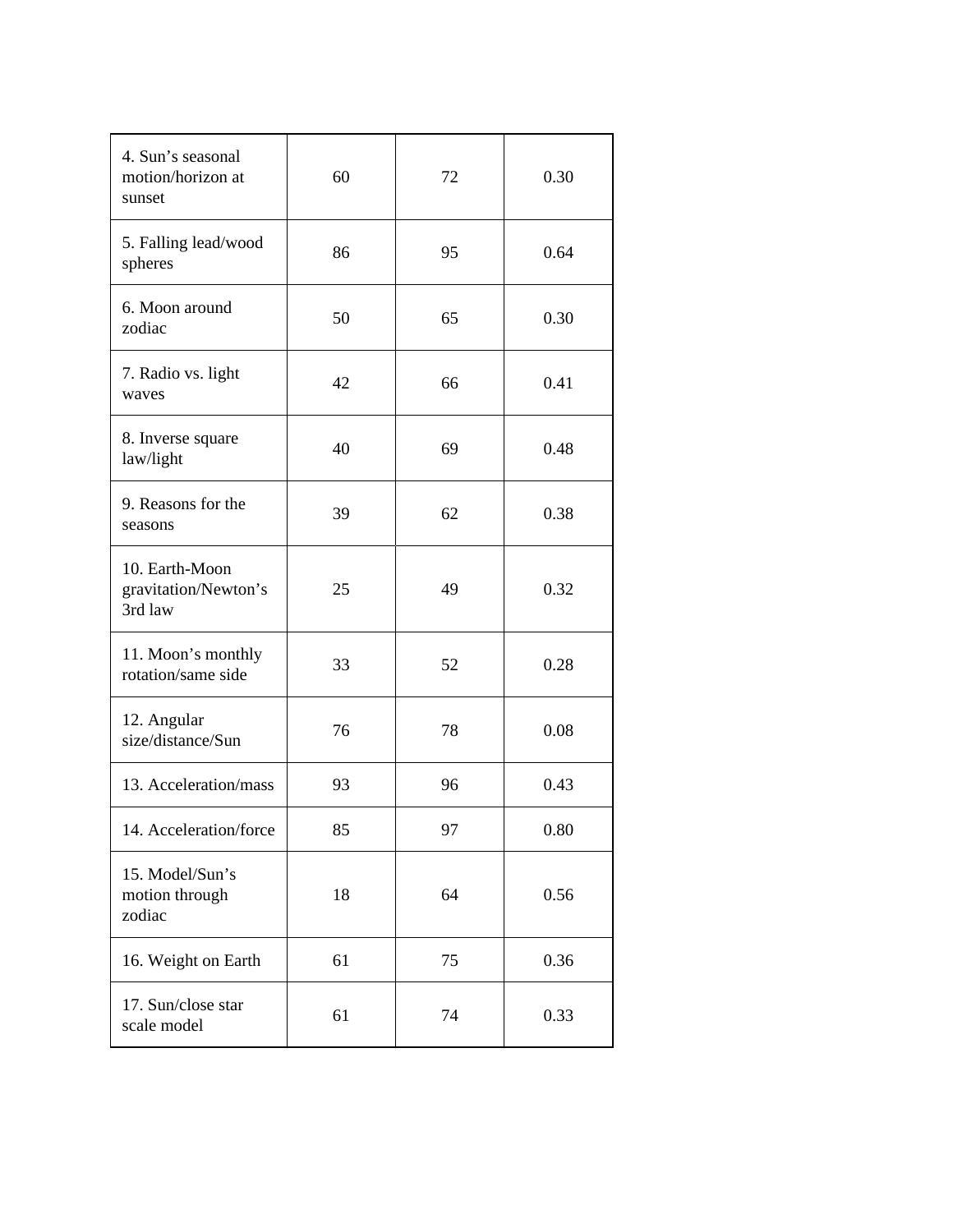| 18. Orion<br>shape/distance                                           | 60 | 71 | 0.28 |
|-----------------------------------------------------------------------|----|----|------|
| 19. Jupiter's<br>moons/Kepler's 3rd<br>law                            | 40 | 73 | 0.55 |
| 20. Inverse square<br>law/gravitation                                 | 57 | 88 | 0.72 |
| 21. Luna<br>Minor/centripetal<br>acceleration                         | 30 | 67 | 0.53 |
| 22. Luna Minor/<br>gravitational<br>force                             | 51 | 58 | 0.14 |
| 23. Moon/tidal<br>forces                                              | 8  | 68 | 0.65 |
| 24. Escape<br>speed/mass                                              | 52 | 73 | 0.44 |
| 25. Thermal<br>emission/planet                                        | 62 | 91 | 0.76 |
| 26. Mass/planet's<br>evolution                                        | 36 | 72 | 0.56 |
| 27. Deimos/Phobos:<br>Kepler's 3rd/Mars's<br>mass                     | 58 | 98 | 0.95 |
| 28. Conservation<br>angular momentum:<br>formation of solar<br>system | 38 | 88 | 0.81 |
| 29. Conservation of<br>energy: formation of<br>solar system           | 49 | 92 | 0.84 |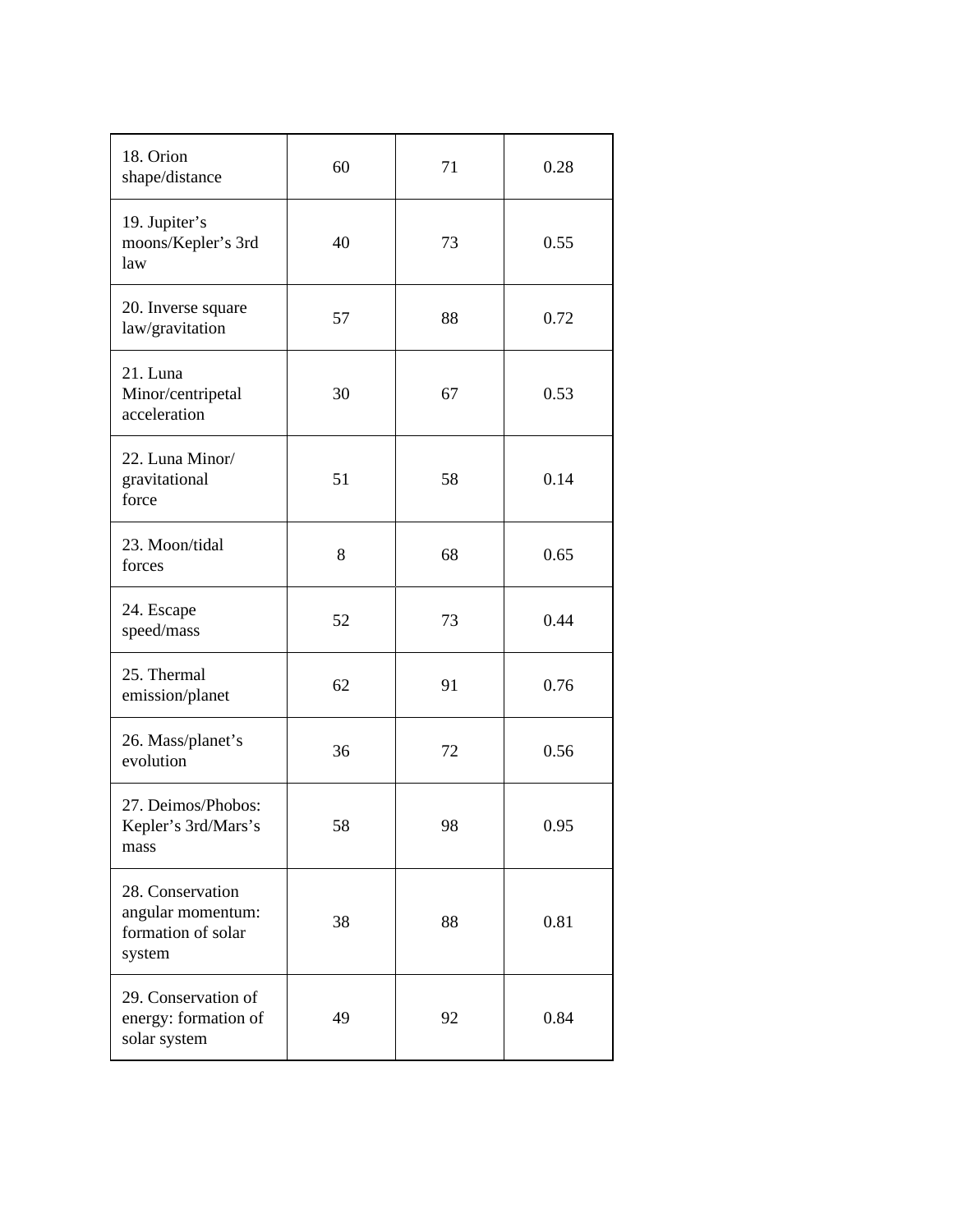| 30. Sun's motion<br>relative stars/horizon | 28           | 82.          | 0.75            |
|--------------------------------------------|--------------|--------------|-----------------|
| Average $\pm$ SD                           | $50 \pm 9.9$ | $76 \pm 8.4$ | $0.52 \pm 0.16$ |

**Table 2.** Astronomy 271, spring 1997 and 1998, UNM, N = 40, ADT 1.6

| <b>Test Item</b>                             | Pre-score<br>(% correct) | Post-score<br>(% correct) | <b>Normalized</b><br>gain index<br>< g > |
|----------------------------------------------|--------------------------|---------------------------|------------------------------------------|
| 1. Gravitational<br>acceleration             | 90                       | 100                       | 1.0                                      |
| 2. Radio/visible<br>light/same speed         | 44                       | 68                        | 0.43                                     |
| 3. Inverse-<br>square/light                  | 50                       | 87                        | 0.74                                     |
| 4. Newton's 3rd<br>law                       | 39                       | 58                        | 0.31                                     |
| 5. Angular diameter                          | 72                       | 90                        | 0.64                                     |
| 6. Newton's 2nd<br>law                       | 88                       | 100                       | 1.0                                      |
| 7. Size $&$<br>scale/Sun &<br>nearby star    | 84                       | 89                        | 0.31                                     |
| 8. Stellar<br>parallax/inverse<br>proportion | 45                       | 58                        | 0.24                                     |
| 9. Orion/viewpoint                           | 60                       | 84                        | 0.6                                      |
| 10. Inverse-square<br>law/gravitation        | 58                       | 79                        | 0.5                                      |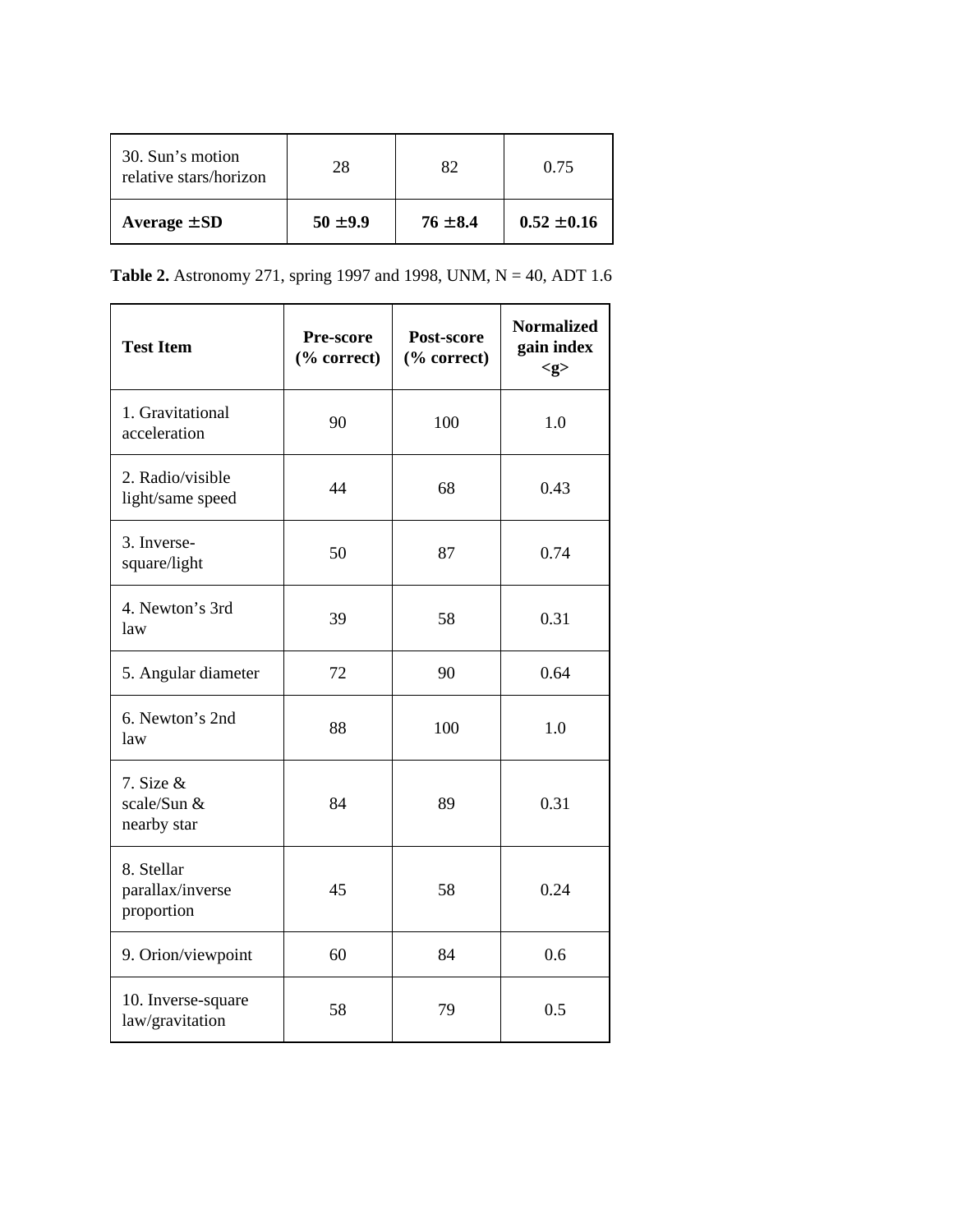| 11. Centripetal<br>acceleration      | 39           | 44           | 0.08            |
|--------------------------------------|--------------|--------------|-----------------|
| 12. Gravitational<br>force/masses    | 59           | 72           | 0.32            |
| 13. Tidal<br>forces/inverse cube     | 20           | 38           | 0.22            |
| 14. Escape speed                     | 62           | 84           | 0.58            |
| 15. Conservation<br>angular momentum | 74           | 92           | 0.69            |
| 16. Conversation of<br>energy        | 52           | 90           | 0.79            |
| 17. Gravitational<br>force/masses    | 61           | 76           | 0.38            |
| 18. Kepler's 3rd<br>law              | 41           | 58           | 0.29            |
| 19. Stellar evolution                | 13           | 60           | 0.54            |
| 20. Angular<br>diameter/distance     | 42           | 69           | 0.47            |
| 21. Flux/inverse<br>square law/light | 35           | 92           | 0.88            |
| 22. Tidal forces/black<br>hole       | 26           | 44           | 0.24            |
| 23. Angular<br>diameter/distance     | 45           | 70           | 0.64            |
| 24. Angular<br>diameter/distance     | 76           | 92           | 0.67            |
| 25. Hubble law                       | 78           | 94           | 0.73            |
| Average $\pm$ SD                     | $54 \pm 8.5$ | $76 \pm 4.2$ | $0.53 \pm 0.19$ |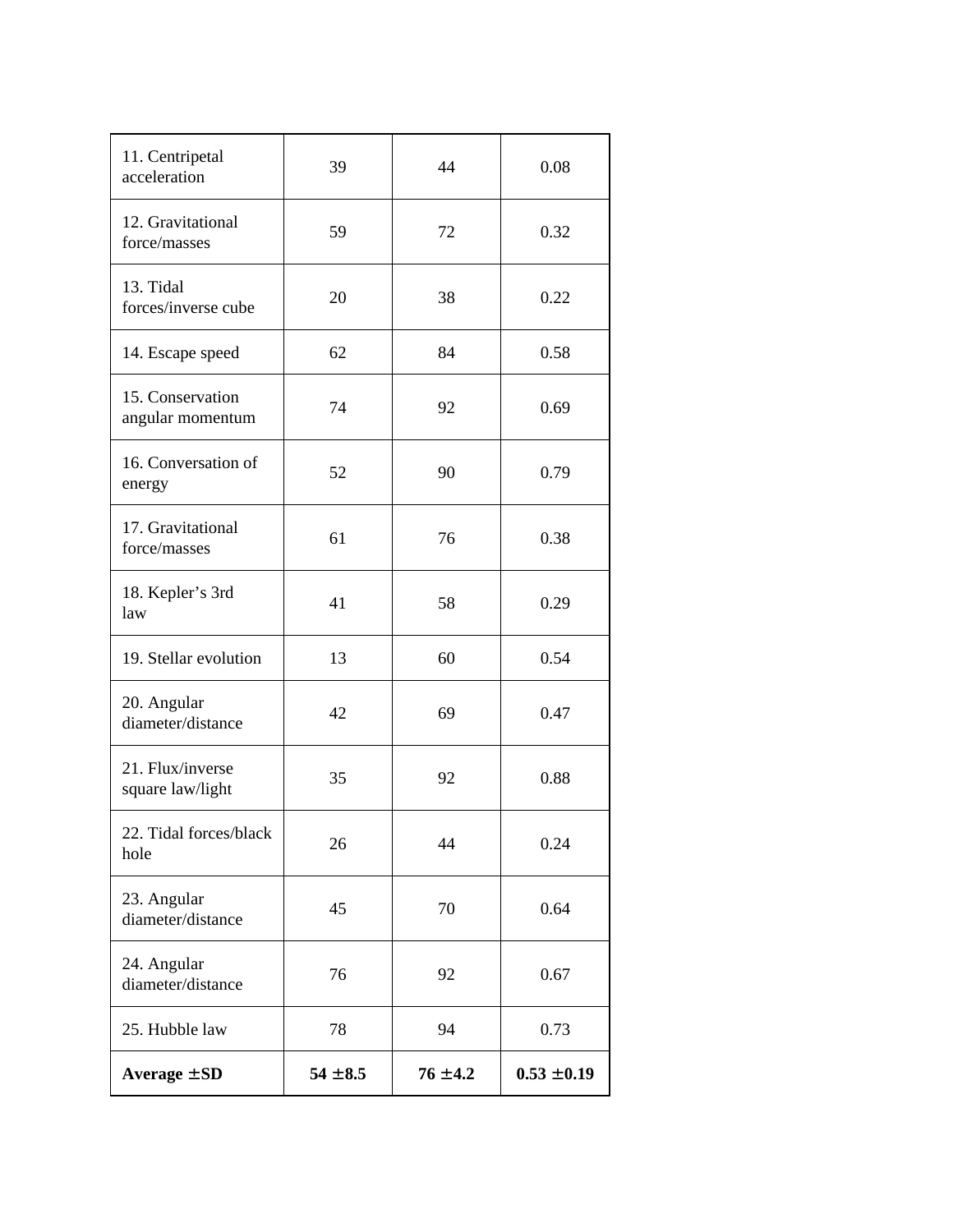# **4. MISCONCEPTIONS AND THEIR CHANGE**

We now elaborate on items that revealed misconceptions, the most difficult concepts, and those that caused the most confusion in both classes. Tables 3 (Astronomy 270) and 4 (Astronomy 271) summarize these results for the pre-tests, which indicate the initial state of students' knowledge. Averaging these, we see robust trends emerge for these SME majors regarding physics and astronomy concepts.

#### **Physics**

- 1. 60% do not apply Newton's 3rd law to gravitational forces. Students consistently believe that a more massive object exerts a greater force on a less massive one.
- 2. 54% chose an inverse-square law for tidal forces rather than an inverse-cube relationship.
- 3. 42% indicate that escape speed depends on the mass of the escaping object, directly and as the square root of the mass.
- 4. 46% believe that different masses in the same orbit around a third mass have different centripetal accelerations, either directly proportional or inversely proportional to the orbiting masses (Newton's 2nd law).
- 5. 37% designate radio waves as traveling at a slower speed than visible light.
- 6. 30% select an inverse law for gravitation.
- 7. 23% select an inverse law for the flux of light.

(See Redish 2003 for a more complete review of common physics misconceptions.)

#### **Astronomy**

- 1. 47% believe that total solar eclipses occur at full moon.
- 2. 45% think that the Sun moves many degrees per day relative to the stars, confusing this with angular motion with respect to the horizon.
- 3. 42% deem that the Moon takes one year to circuit the zodiac, confusing the Moon's angular motion with respect to the stars to that of the Sun.
- 4. 39% judge that the Moon does not rotate on its axis from the observation that it keeps the same face toward the Earth.
- 5. 35% conclude that the Sun sets at the same position on the horizon a week after the fall equinox.
- 6. 30% deduce that seasons occur because the Earth's orbit is elliptical—hotter in summer because the Earth is closer to the Sun.

These lists overlap considerably with early ADT results from "Astro 101" at UNM and CMU, albeit with higher percentages of correct answers.

**Table 3.** Main misconceptions and confused concepts (20% or higher) from the ADT 1.5 pre-test using combined results; ranked from highest to lowest.

| <b>Test Item</b> | <b>Pre-score</b> $(\% )$ | <b>Misconception/confusion</b> |
|------------------|--------------------------|--------------------------------|
|------------------|--------------------------|--------------------------------|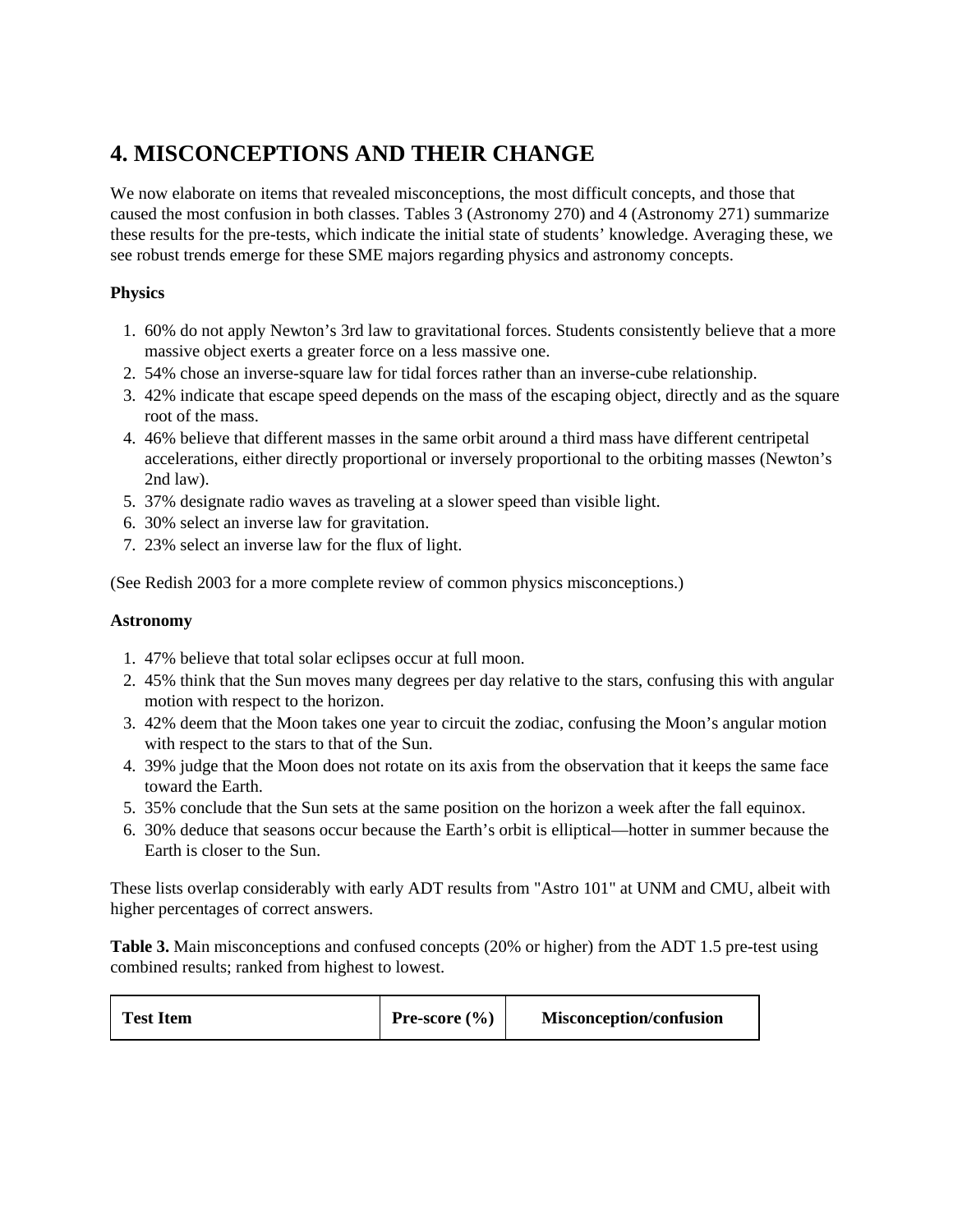| 10. Earth-Moon<br>gravitation/Newton's 3rd law                                         | 62 | Gravitational force of Moon<br>on Earth less than Earth on Moon |
|----------------------------------------------------------------------------------------|----|-----------------------------------------------------------------|
| 23. Moon/tidal forces                                                                  | 62 | Inverse-square                                                  |
| 21. Luna Minor/centripetal<br>acceleration/same distance different<br>mass as our moon | 55 | $1/3$ or $3$                                                    |
| 2. Moon phase/total solar eclipse                                                      | 47 | Full                                                            |
| 24. Escape speed/mass                                                                  | 46 | Depends on mass of<br>escaping object                           |
| 30. Sun's daily motion<br>relative to stars                                            | 45 | Moves many degrees<br>relative to stars                         |
| 7. Radio vs. light waves                                                               | 44 | Radio travels slower                                            |
| 6. Moon around zodiac                                                                  | 42 | One year                                                        |
| 11. Moon's monthly<br>rotation/same<br>side toward Earth                               | 39 | Does not rotate                                                 |
| 4. Sun's seasonal<br>motion/horizon at sunset/fall<br>equinox                          | 35 | Sunset at same place                                            |
| 22. Luna Minor/gravitational<br>force                                                  | 33 | $1/9$ or 3                                                      |
| 25. Thermal emission/planet                                                            | 32 | Convection                                                      |
| 9. Reasons for the seasons                                                             | 30 | Earth closer in summer                                          |
| 20. Inverse square<br>law/gravitation                                                  | 29 | Inverse                                                         |
| 26. Mass/planet's<br>evolution                                                         | 26 | Distance from Sun                                               |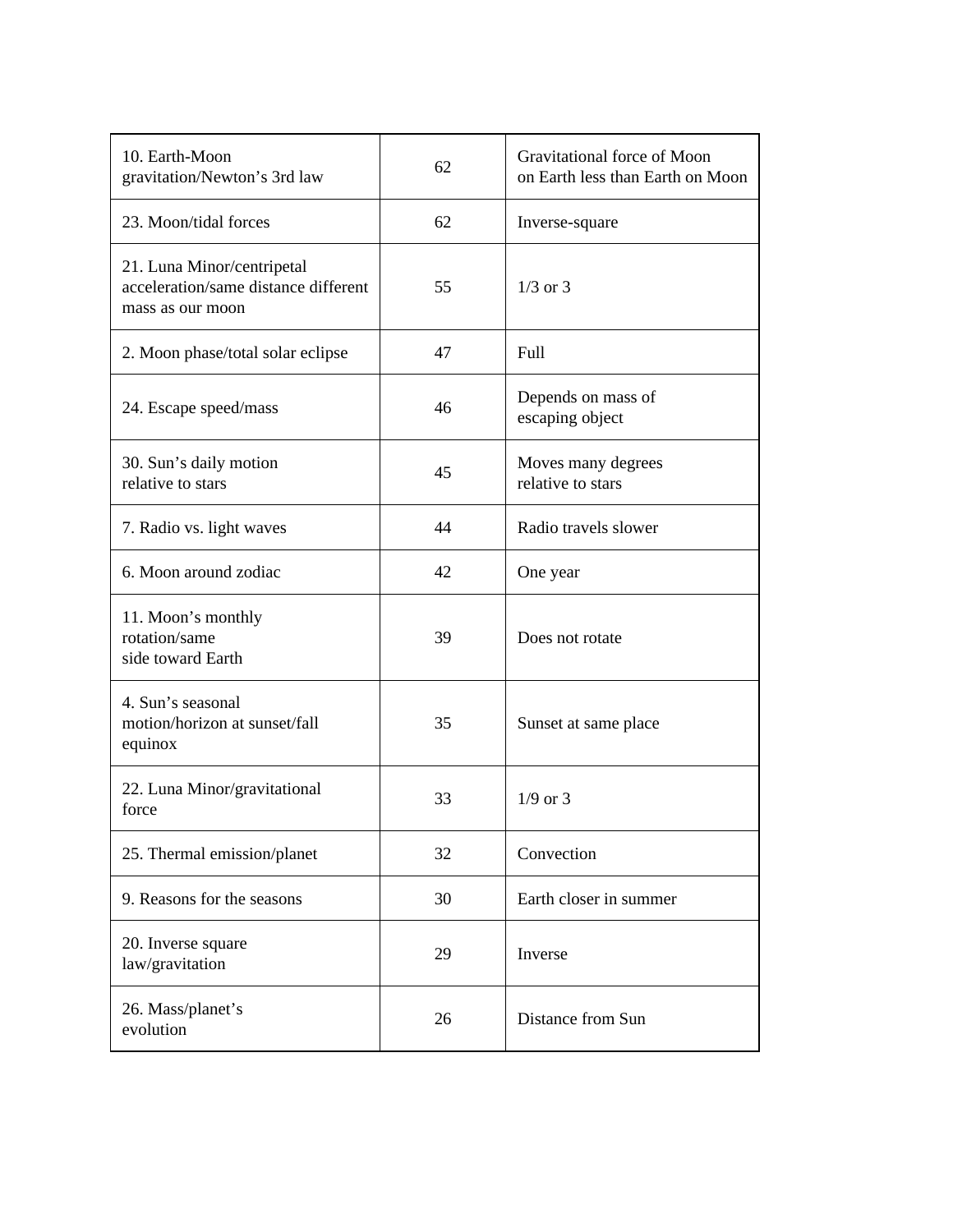**Table 4.** Main misconceptions and confused concepts (20% or higher) from the ADT 1.6 pre-test using combined results; ranked from highest to lowest.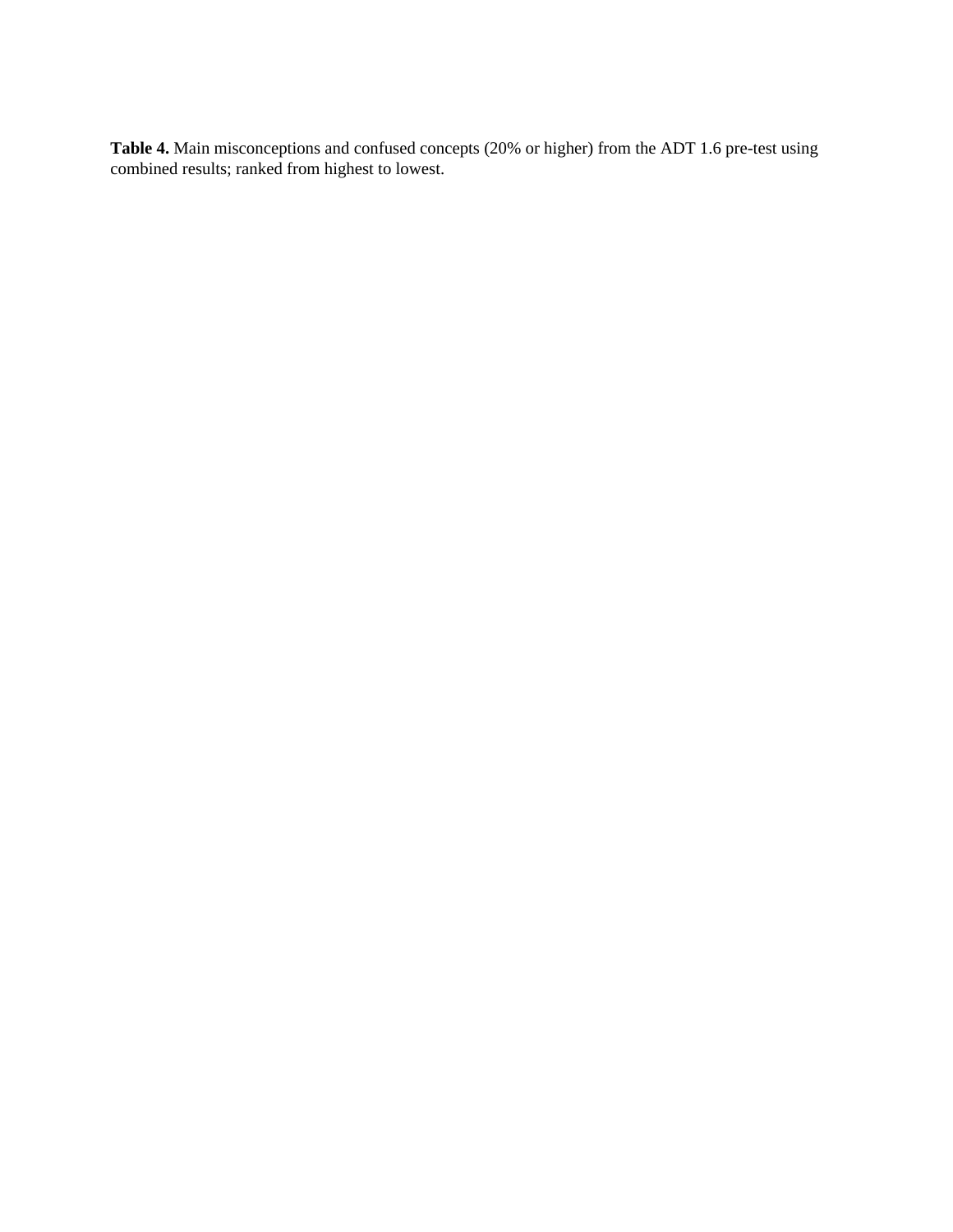| <b>Test Item</b>                                     | <b>Pre-score</b><br>$(\%)$ | <b>Misconception</b>                                     |
|------------------------------------------------------|----------------------------|----------------------------------------------------------|
| 4. Newton's 3rd law                                  | 55                         | Force of Earth on Moon<br>greater than Moon on<br>Earth  |
| 13. Tidal forces/inverse cube                        | 46                         | Inverse square                                           |
| 22. Tidal forces/black hole                          | 44                         | Inverse square                                           |
| 14. Escape speed                                     | 38                         | Depends on mass of<br>escaping object                    |
| 23. Angular<br>diameter/distance/globular<br>cluster | 38                         | Unable to relate<br>variables as inverse<br>relationship |
| 11. Centripetal acceleration                         | 38                         | 3 times or<br>$1/3$ as much                              |
| 12. Gravitational<br>force/different masses          | 36                         | Inverse square<br>or no change                           |
| 21. Flux/inverse<br>square law/light                 | 32                         | Inverse                                                  |
| 2. Radio/visible<br>light/same speed                 | 30                         | Radio slower than visible                                |
| 20. Angular<br>diameter/distance/galaxies            | 30                         | Inverse square                                           |
| 10. Inverse-square<br>law/gravitation                | 26                         | Inverse law                                              |
| 24. Angular<br>diameter/distance/galaxies            | 25                         | Unable to relate<br>variables as inverse<br>relationship |
| 3. Inverse-square/light                              | 23                         | Inverse law                                              |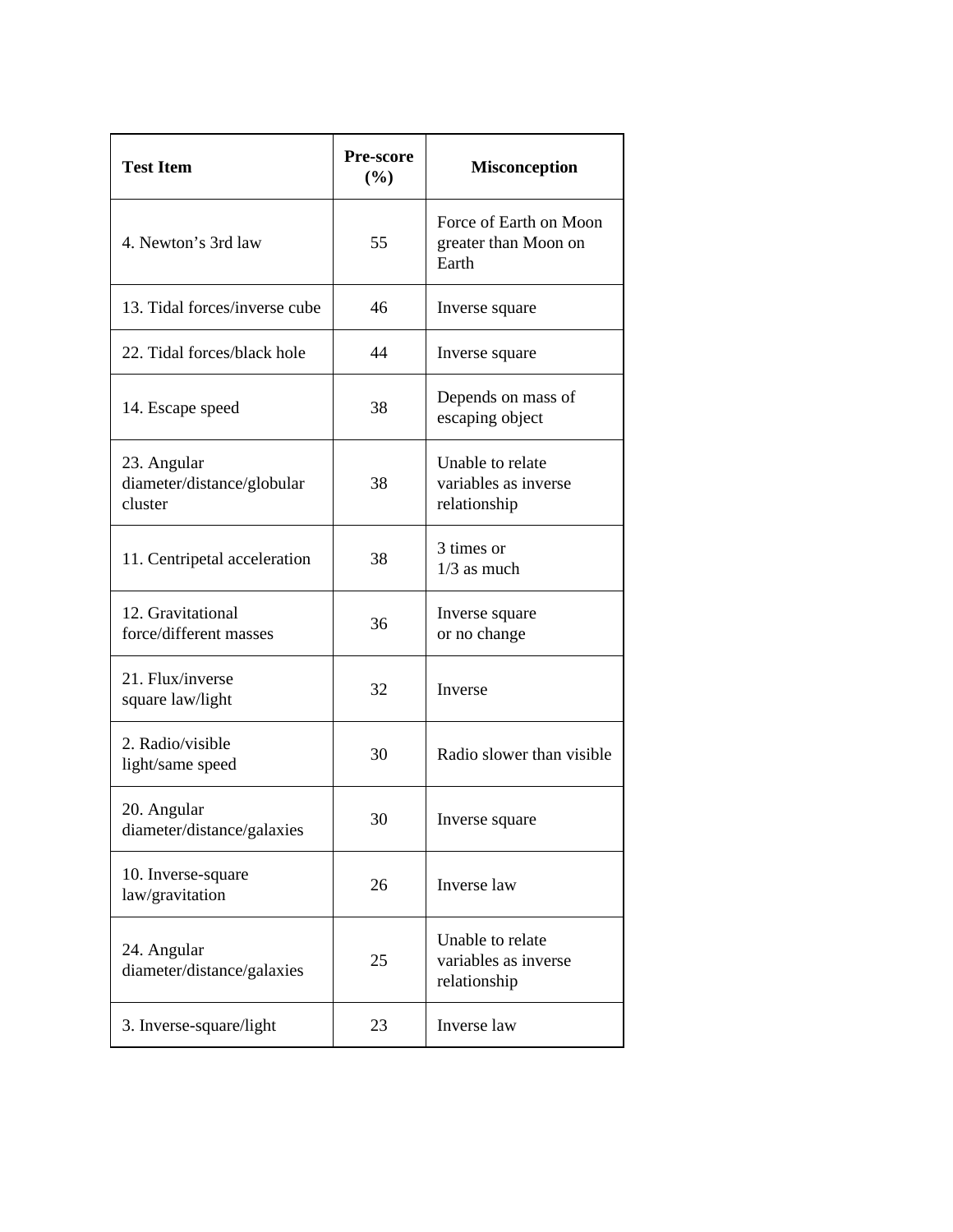Now to look in detail at a few concepts selected because they had the most puzzling outcomes.

For the Astronomy 270 assessment (ADT 1.5), item #22 was:

An imaginary moon, Luna Minor, is one-third the mass of the moon and revolves around the Earth at the same distance as our Moon. What is the GRAVITATIONAL FORCE between the Earth and Luna Minor compared to the Earth and Moon?

- A. Three times as much
- B. Nine times as much
- C. One-third as much
- D. One-ninth as much
- E. The same

Figure 1 shows each choice for this item, the fraction chosen by the participants, and the normalized gain index, <g>. Note the small change in <g> for choice *C*. Most of these came from choices *A* and *B*—these show negative gain indices. Choice *E* held steady. A slight gain occurred in *D*. MZ found these results strange and came to the following hypothesis: prior learning that emphasized the inverse-square law nature of Newton's gravitation interfered with the notion that the force is also directly proportional to the product of the masses. Clearly, instructional materials on this topic should be carefully designed so that students have the opportunity to understand both aspects of gravitation.



**Figure 1.** Pretest, post-test, and normalized gain index for Astronomy 270, Item #22 on ADT 1.5.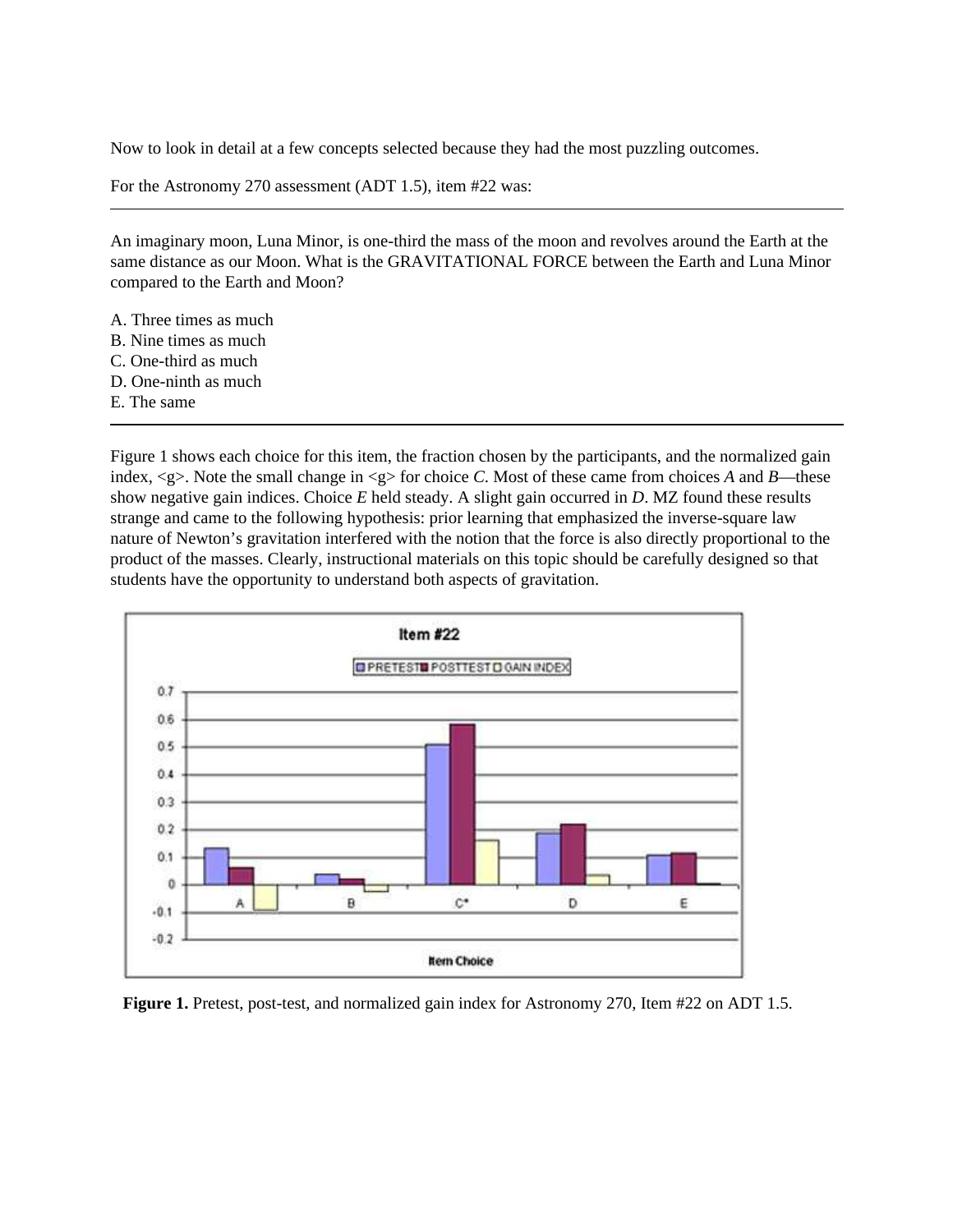#### For the Astronomy 271 assessment (ADT 1.6), item #11 was:

An imaginary moon, Luna Minor, is one-third the mass of the Moon and revolves around the Earth at the same distance as our Moon. What is the CENTRIPETAL ACCELERATION between the Earth and Luna Minor compared to the Earth and Moon?

- A. Three times as much B. Nine times as much C. One-third as much D. One-ninth as much
- E. The same

Figure 2 shows each choice for this item, the fraction chosen by the participants, and the normalized gain index,  $\langle g \rangle$ . Note the small change in  $\langle g \rangle$  for choice *E*. Most of these came from students selecting choices *C* and *D*—these show negative gain indices. ChoiceA held steady. A slight gain occurred in *B*. We believe that these results show that, although a substantial fraction of students entered with a basic understanding of the concept, prior learning impeded large gains by other students.

MZ was puzzled by these results because he felt that much instructional time and effort was devoted to these topics. On the other hand, confusion between force and acceleration is common in all levels of introductory physics courses (Redish 2003).



**Figure 2.** Pretest, post-test, and normalized gain index for Astronomy 271, Item #11, ADT 1.6.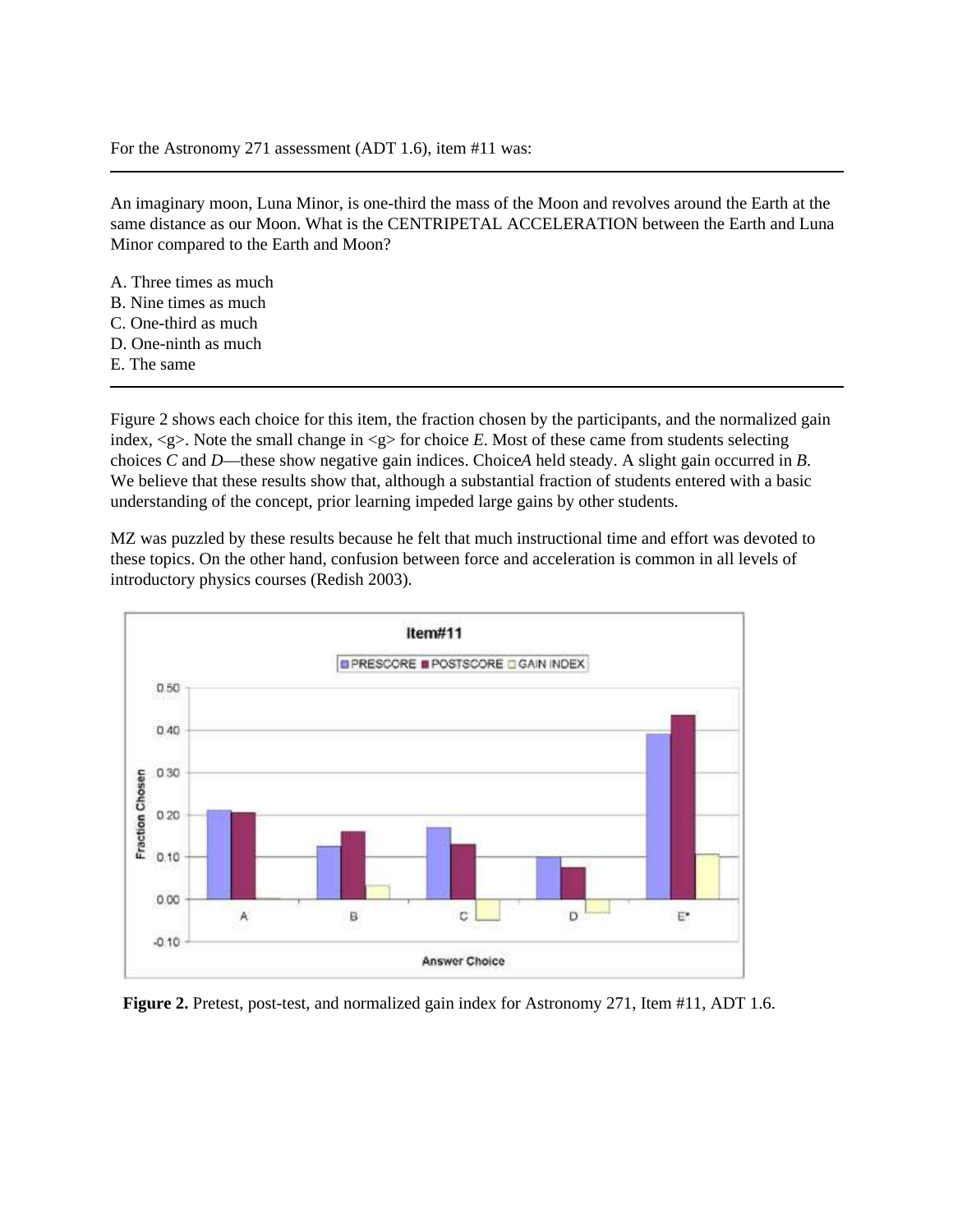Also in ADT 1.6 for Astronomy 271 was an item about tidal forces:

Imagine that our Moon is moved to three times its current distance from the Earth. How much would the Moon's TIDAL FORCES then compare to those on the Earth now?

A. The same B. 1/3 C. 1/9 D. 1/27

This item probes student understanding of tidal forces as differential gravitational forces that change as the inverse cube of the distance. (Note that this concept does not require calculus to derive the inverse-cube result.) Figure 3 shows the results. Answer *D* achieved a gain of only 0.22, most of which came out of answer *B* (note the negative gain). Answer *C* showed a slight gain. Most disheartening to the instructor was the result that about 46% of the ADT participants thought the tidal forces were proportional to the inverse square of the distance, while only 38% choose an inverse-cube relationship. Again, the instructor subjectively believed that this topic was allocated considerable instructional time and emphasis and believes that an "interference effect" from prior knowledge and instruction took place again. Historically, these concepts are difficult, even for the self-selected population enrolled in these courses.



**Figure 3.** Pretest, post-test, and normailized gain index for Astronomy 271, Item #13, ADT 1.6.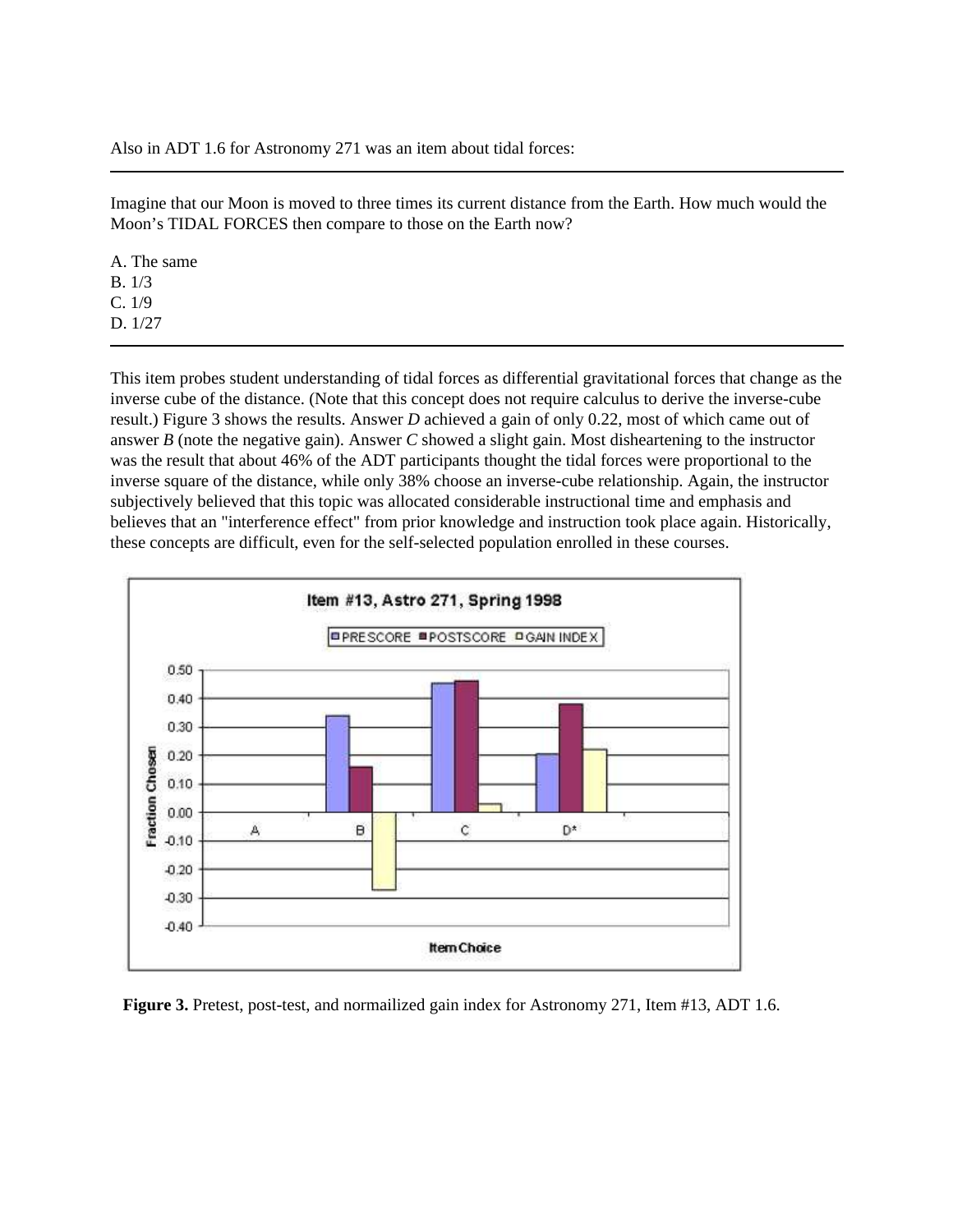#### **5. ATTITUDE SURVEY**

For Astronomy 271, we gave the students an attitude survey (Attitude Survey II in Zeilik, Schau, & Mattern 1999). The survey consists of 34 items divided into four subscales:

- 1. **Affect**: positive and negative feelings concerning astronomy/science
- 2. **Cognitive competence**: attitudes about intellectual knowledge and skills when applied to astronomy/science
- 3. **Value**: attitudes about the usefulness, relevance, and worth of astronomy/science in personal and professional life
- 4. **Difficulty**: attitudes about the difficulty of astronomy/science as a subject

Each item was on a five-point Likert scale so that  $3 =$  the middle value (neither disagree or agree),  $1 =$ strongly disagree, and  $5 =$  strongly agree. (This survey is available at [www.flaguide.org.](http://aer.noao.edu/cgi-bin/www.flaguide.org))

Overall, pre-test results  $(N = 28)$  were:

Mean (pre) =  $3.92 \pm 0.55$  (SD)

and the post-test results  $(N = 15)$  were:

Mean (post) =  $4.14 \pm 0.61$  (SD)

Comparing the pre- and post-test results using a standard statistical test (a *t-test*; see Appendix A), we found no statistically significant difference between the scores, although the trend is upward. We also discovered the same to be true for the subscales (see Table 5). Not surprisingly, the class started with a strong positive attitude toward science in general and astronomy in particular. The pre-test result was no revelation given the content of the course and the academic backgrounds and interests of the students. What surprised us was that the mean class score did not change over one semester.

This "no change" outcome mirrors that for UNM's Astronomy 101 in fall 1995, where we found a stable, slightly positive attitude (mean =  $3.14 \pm 0.37$  for N = 108 matched pairs) that did not vary over one semester (Zeilik, Schau, & Mattern 1999, Table IV). The same held for "Astro 101" students at CMU when measured by the same attitude survey (Zeilik, Bisard, & Lee 2002): mean (pre-test,  $N = 237$ ) = 3.17  $\pm$  0.30; mean (post, N = 224) = 3.10  $\pm$  0.32.

These results should give pause to introductory astronomy instructors for whom enhancing attitudes is a major affective outcome. That certainly is a worthy goal and one that MZ supported for many years. But the reality is that over one semester, our students' attitudes as a whole do not seem to change as measured by our assessment tool. To the best of our knowledge, we have conducted the only assessments of attitude change in Astronomy 101 and SME majors at the same institution. The Astronomy 101 results start somewhat positive and do not change significantly. The same is true for the SME majors course at UNM, using the same validated instrument. Note that the levels of the SME results are larger than those for Astronomy 101, as would be expected in the different audiences.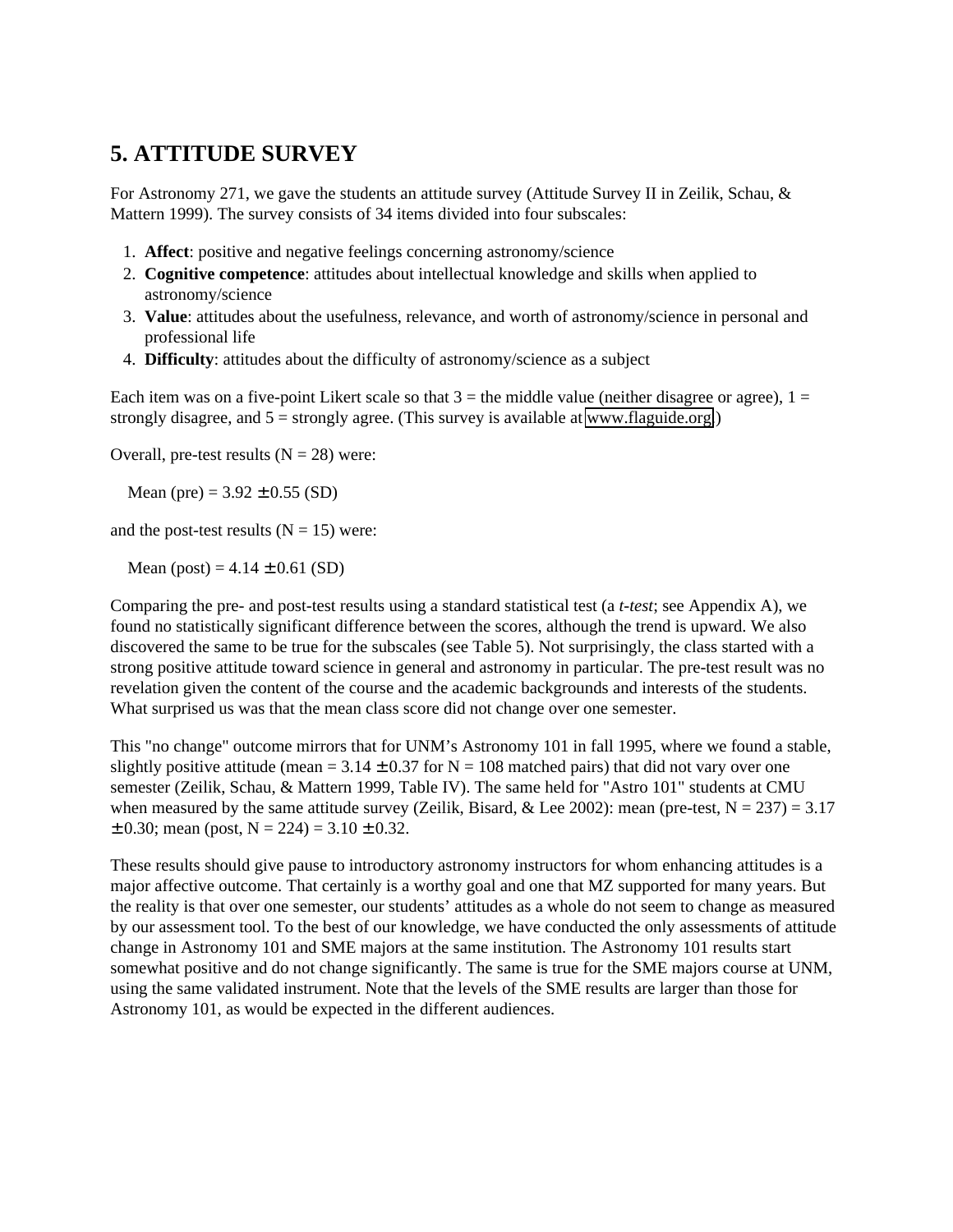Two particular items did exhibit statistically significant changes that were masked in the mean scores for the SME majors. "Astronomy concepts are easy to understand" (cognitive competence subscale) showed a difference at the  $p \le 0.021$  probability level (interpreted as 2.1% that the difference is chance), and "Scientific skills will make me more employable" (value subscale) differed pre/post at the  $p \le 0.042$  level (4.2% that the difference is chance). The usual standard for this type of test is  $p \le 0.05$ . We interpret this test cautiously because we prefer results at  $p \leq 0.01$  or better.

| Subscale             | Mean $\pm$ SD<br>$(\text{pre})$ | Mean $\pm$ SD<br>(post) | Statistical<br>significance* |
|----------------------|---------------------------------|-------------------------|------------------------------|
| Value                | $4.26 \pm 0.82$                 | $4.43 \pm 0.53$         | <b>NS</b>                    |
| Difficulty           | $3.00 \pm 0.55$                 | $3.36 \pm 0.68$         | <b>NS</b>                    |
| Cognitive competence | $4.08 + 0.66$                   | $4.36 \pm 0.78$         | <b>NS</b>                    |
| Effect               | $4.27 \pm 0.69$                 | $4.33 \pm 0.85$         | <b>NS</b>                    |
| All                  | $3.92 \pm 0.55$                 | $4.14 + 0.61$           | <b>NS</b>                    |

**Table 5.** Attitude survey results, Astronomy 271, spring 1998

\*Based on an independent samples t-test (Appendix A)

# **6. IMPLICATIONS**

We have found no published report of a conceptual assessment for a two-semester introductory astronomy course aimed at an SME audience. For contrast, then, we will present the results with similar, validated instruments from Astronomy 101 classes at UNM. These courses clearly sample different populations that are worthy of comparison if we desire to highlight conceptual differences between them.

We found that both populations struggle with similar concepts that they reported as "difficult." The Astronomy 101 group starts at a lower conceptual understanding as measured by the ADT 1 (pre-test means typically 35%-45%). These students and those in the SME course, however, exhibit the same size conceptual gains as measured by a normalized gain index ( $\langle \varphi \rangle \approx 0.5$ ) or an effect size (ES  $\approx 2$ ).

This experiment did not separate the effect of cooperative learning alone from that of the overall conceptual design. A recent review of cooperative learning in SME courses concludes conservatively that the effect size on achievement is 0.5 (Springer, Stanne, & Donovan 1999). We recurrently get effect sizes of ≈ 2 for reformed astronomy courses. We consider the Springer et al. (1999) results to fix a lower bound. We attribute these gains (above that for cooperative learning alone) to the conceptual emphasis of the courses and assessments and achievement quizzes/tests that align with this emphasis.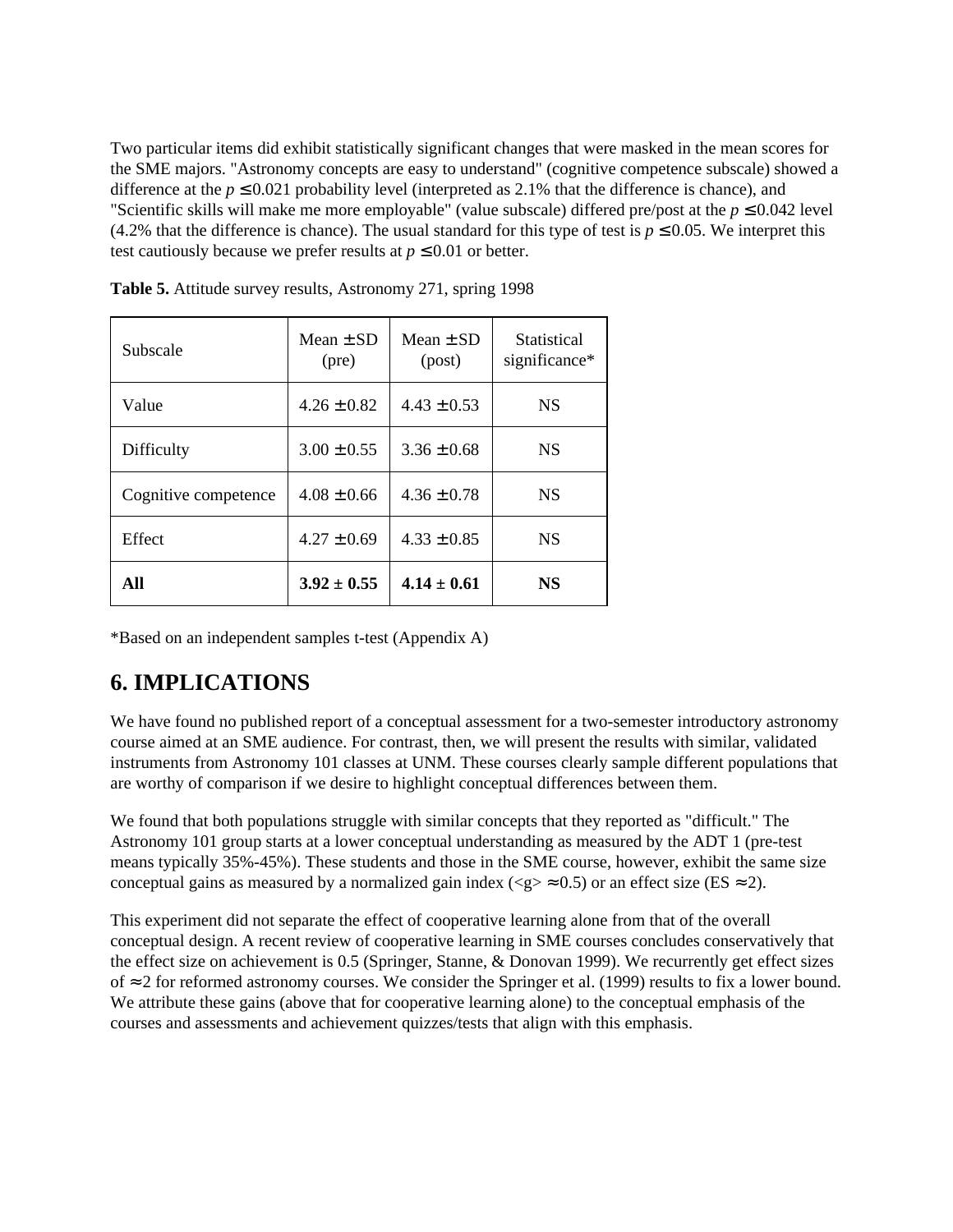What can we infer from these results? First, that incoming SME students (at least at UNM) enter a course with a set of misconceptions similar to that of "Astro 101" students. They also exhibit major misconceptions on advanced concepts appropriate to the higher course level. *Instructors must measure this prior knowledge to develop effective teaching strategies*.

Second, we deduce that even in a partially reformed astronomy course with a strong conceptual emphasis and cooperative learning, *conceptual gains assessed by a validated conceptual diagnostic test are comparable in large or small one-semester classes with diverse student populations*. We can improve learning in such courses if we apply active learning formats shaped by the results of disciplinary-based education research.

### **Acknowledgments**

This work was supported in part by NSF grant DUE-9981155. We thank Tim Slater and M. Jennifer Markus for a close reading of the manuscript.

Copies of the assessments in PDF can be requested from MZ by e-mail: zeilik@la.unm.edu.

# **Appendix A**

#### **Brief on Educational Statistics Used in this Paper**

#### **Cronbach's alpha**

*Cronbach's alpha* measures how well a set of items or variables measures a single one-dimensional latent construct. When data have a multi-dimensional structure, Cronbach's alpha usually will be low. Technically speaking, Cronbach's alpha is not a statistical test; it is a coefficient of reliability or consistency.

Cronbach's alpha can be written as a function of the number of test items and the average inter-correlation among the items. For conceptual purposes, the formula for the standardized Cronbach's alpha is:

Alpha = N x r/[1 + (N-1) x r]

Here, *N* is equal to the number of items and *r* is the average inter-item correlation among the items.

You can see from this formula that if you increase the number of items, you increase Cronbach's alpha. In addition, if the average inter-item correlation is low, alpha will be low. As the average inter-item correlation increases, Cronbach's alpha increases as well.

This makes sense intuitively. If the inter-item correlations are high, then there is evidence that the items are measuring the same underlying construct. This is really what is meant when someone says they have "high" or "good" reliability. They are referring to how well items measure a single one-dimensional latent construct.

#### **t-test**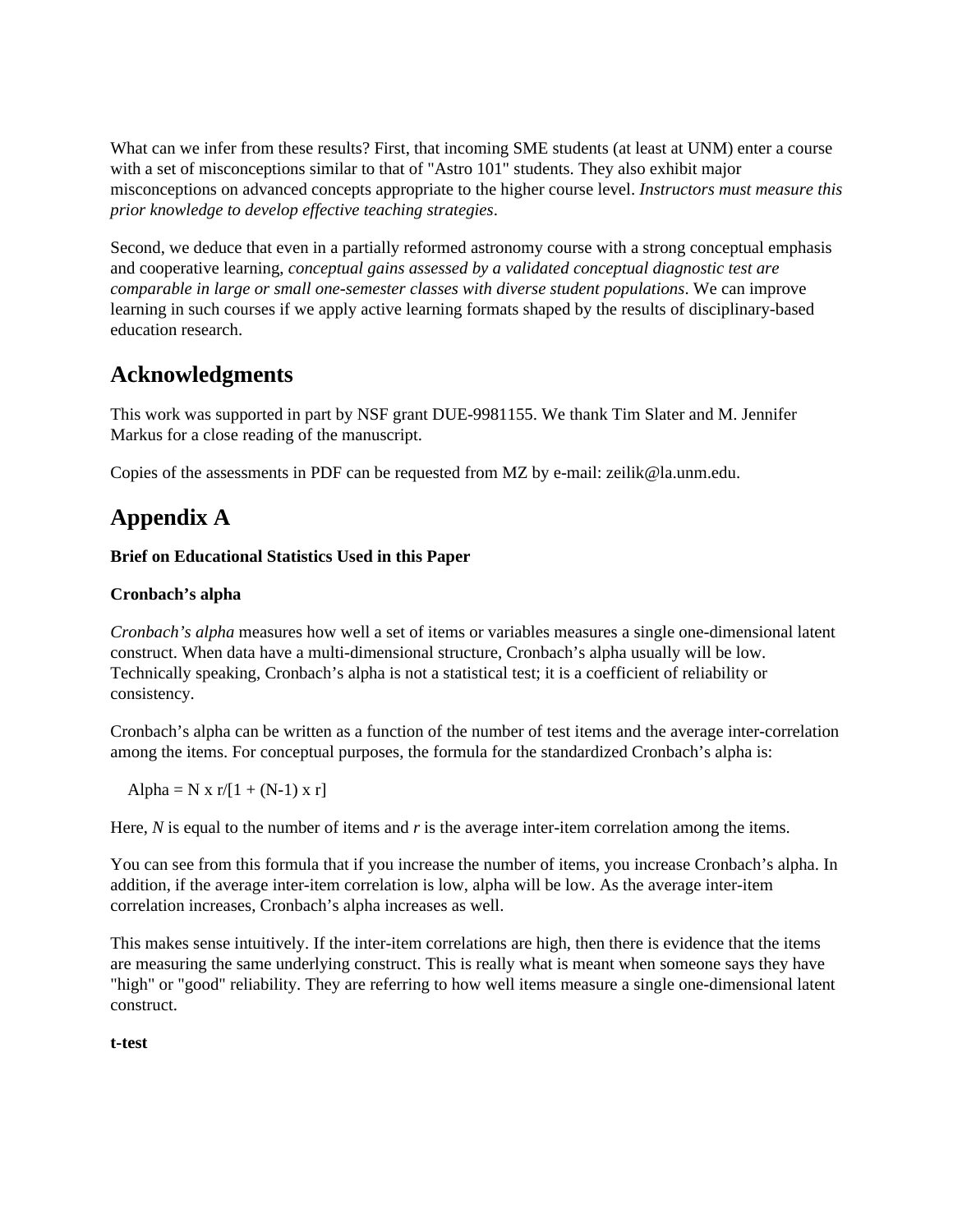If we are comparing only two means of test scores, we can use a *t-test*. The t-test is the most frequently used inferential statistics test to check the statistical probability that the means from two samples come from populations with identical means. A statistically significant *t-value* indicates that a mean difference of this size would have occurred due to sampling error (chance) at the probability level (*p*-value) associated with the specific t-test value. When that probability is small (equal to or less than 0.05, or 5%), we can conclude that the means likely differ. Using 5%—a typical choice—we have a 95% chance of being correct in this judgment.

#### **Effect size**

*Effect size* is the difference between two means in standard deviation units. In essence, it measures the average superiority (if positive) or inferiority (if negative) of the final state compared to the initial state, while taking into account the variability of the population. Effect size is a powerful indicator of the separation of the pre- and post-course score distributions, and so of the gains across a span of time. It permits a calibration of comparisons across different characteristics of a study by normalizing the results by standard deviations. In the educational research literature, effect sizes of 0.1 or less are considered small and of no practical import; 0.3, medium and of practical significance; and 0.5 or greater, large and unusual effects (Cohen 1988).

#### **References**

Bisard, W., & Zeilik, M. 1998, Restructuring a Class, Transforming the Professor: Conceptually Centered Astronomy with Actively Engaged Students, *Mercury*, 27 (4): 16.

Cohen, J. 1988, *Statistical Power Analysis for the Behavioral Sciences*, Mahwah, NJ: Lawrence Erlbaum.

Deming, G. 2002, Results from the Astronomy Diagnostic Test National Project, *Astronomy Education Review*, 1 (1), 52. http://aer.noao.edu/AERArticle.php?issue=1&section=1&article=5.

Deming, G., & Hufnagel, B. 2001, Who's taking ASTRO 101?, *The Physics Teacher*, 39, 368.

Hake, R. R. 1998, Interactive-Engagement vs Traditional Methods: A Six-Thousand-Student Survey of Mechanics Test Data for Introductory Physics Courses, *American Journal of Physics*, 66 (1): 64. http://www.physics.indiana.edu/~sdi/.

Hufnagel, B. 2002, Development of the Astronomy Diagnostic Test, *Astronomy Education Review*, 1 (1), 47. http://aer.noao.edu/AERArticle.php?issue=1&section=1&article=4.

Hufnagel, B., Slater, T., Deming, G., Adams, J., Lindell, R., Brick, C., & Zeilik, M. 2000, Pre-Course Results from the Astronomy Diagnostic Test, *Pub. Astron. Soc. Australia*, 17:2. http://www.atnf.csiro.au/pasa/17\_2.

Redish, E. F. 2003, *Teaching Physics with the Physics Suite*, New York: John Wiley & Sons.

Springer, L., Stanne, M. E., & Donovan, S. S. 1999, Effects of Small-Group Learning on Undergraduates in Science, Mathematics, Engineering, and Technology, *Review of Educational Research*, 69 (1), 21.